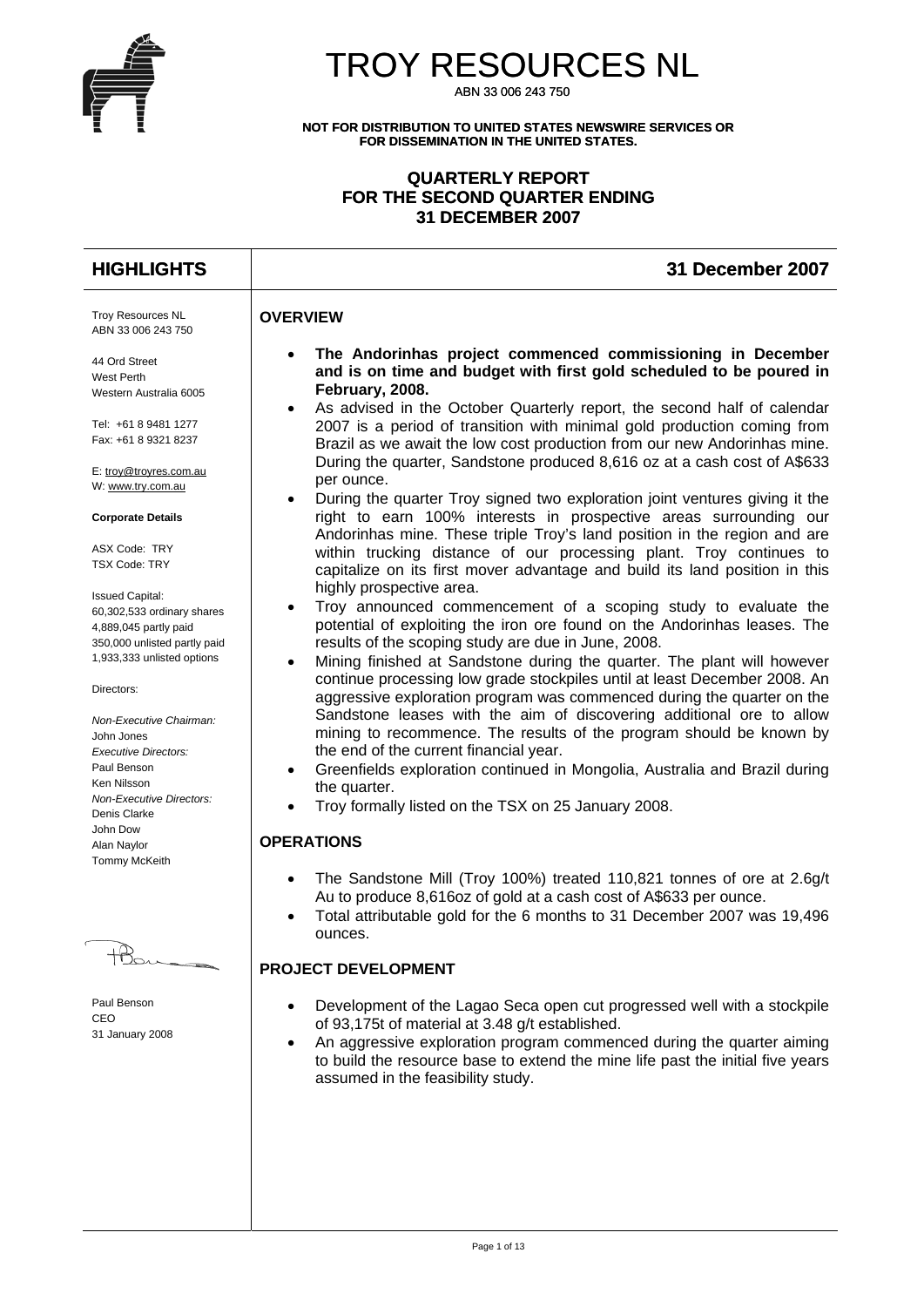

## **EXPLORATION**

#### **Brazil – Andorinhas**

- The Andorinhas regional airborne magnetics and radiometrics survey was completed.
- Drilling of **Melechete East target** produced intercepts of **3.0m @ 25.77g/t gold** from 87m and **1m @ 77.1g/t gold** from 47m.
- At **Babaçu** results included: **3m @ 7.38g/t gold from 60m; 1m @ 15.7g/t gold from 83m** and **1m @ 19.7g/t gold from 37m.**

#### **Australia – Sandstone**

- Troy and Western Areas NL signed a Letter of Intent with respect to a nickel focused earn-in exploration JV at Sandstone.
- Significant gold assays the recent drill program included: **Indomitable 6m @18.13g/t gold from 77m** and **8m @5.60g/t gold from 107m; Musketeer North Prospect - 8m @26.6 g/t gold from 40m and Musketeer South Prospect** -**12m @4.56g/t gold from 48m.**

#### **CORPORATE**

- A preliminary Prospectus was lodged in Canada in December 2007.
- Fully franked dividend of 7.5 cents per share paid in October.
- Bonus share issue to existing shareholders completed in October.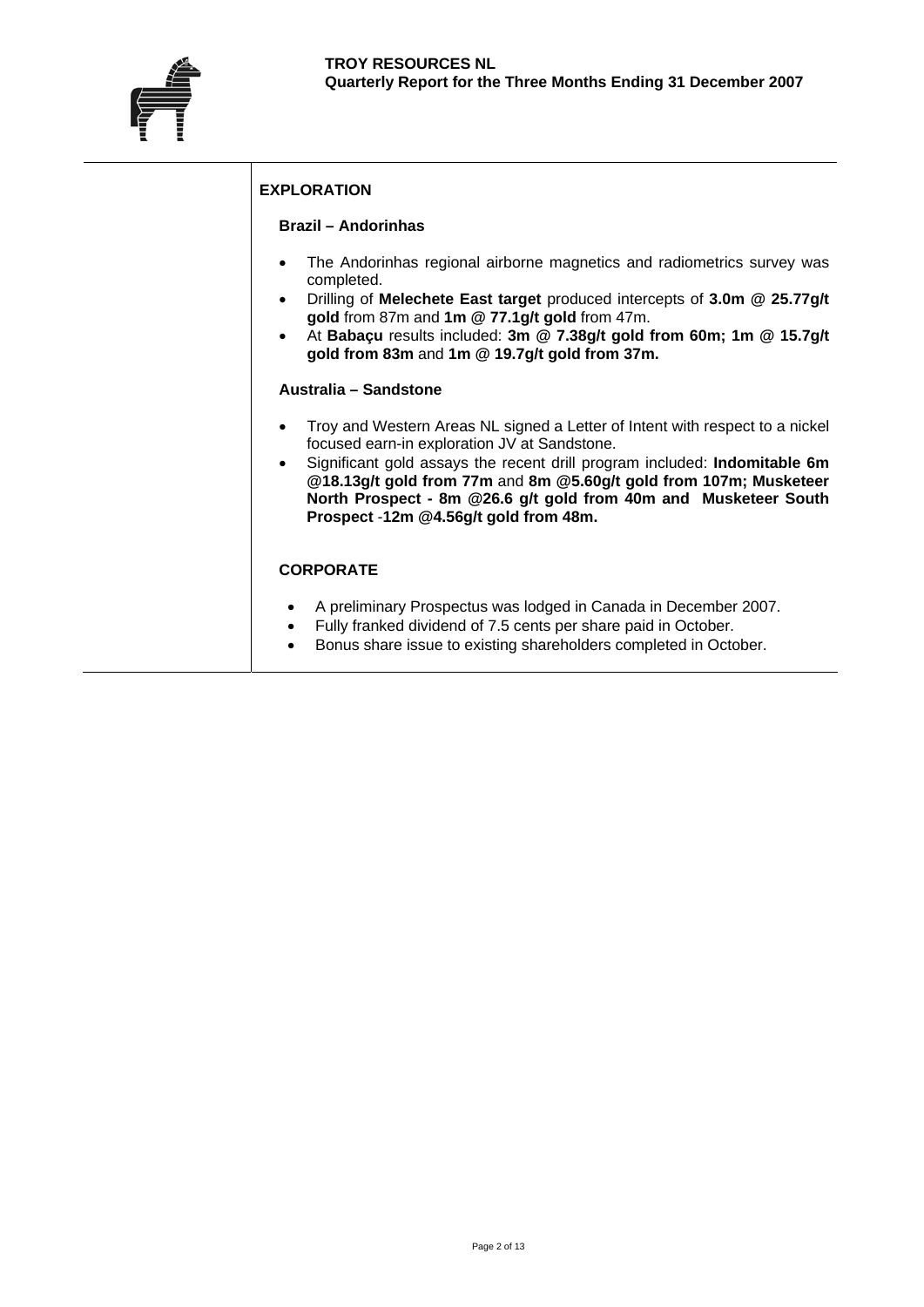

## **CORPORATE**

#### **TSX LISTING**

The Company's fully paid ordinary shares commenced trading on the Toronto Stock Exchange ("TSX") on Friday 25 January 2008 under the code "TRY", which is the same code that Troy trades under on the ASX.

#### **PROSPECTUS ISSUED IN CANADA**

A preliminary prospectus was lodged in Canada on 9 December 2007. Troy filed and received a receipt for its preliminary prospectus in respect of a public offering of fully paid ordinary shares in each of the provinces in Canada. The number of ordinary shares to be offered and the price per share will be determined prior to the filing of the final prospectus.

The offer will be made by a syndicate of agents led by Scotia Capital Inc. and including Macquarie Capital Markets Canada Ltd, National Bank Financial Inc. and RBC Capital Markets.

#### **OPERATIONS**

#### **SANDSTONE – AUSTRALIA (Troy 100%)**

#### **Production Summary**

|                         | December 2007 | December 2006 | 6 months to   | 6 months to   |
|-------------------------|---------------|---------------|---------------|---------------|
|                         | Quarter       | Quarter       | December 2007 | December 2006 |
| <b>Tonnes Milled</b>    | 110,821       | 136,452       | 230.814       | 285,110       |
| Head Grade g/t          | 2.61          | 5.11          | 2.64          | 5.43          |
| Recovery %              | 92.4          | 94.6          | 92.1          | 94.3          |
| <b>Gold Produced oz</b> | 8.616         | 21.232        | 18.051        | 46.911        |
| Cash cost per oz        | A\$ 633       | A\$ 298       | A\$ 649       | A\$ 281       |

#### **Health, Safety & Environment**

There was one LTI recorded during the quarter when a dump truck driver for the mining contractor suffered a jarred back.

Our environmental consultant visited the site to inspect the rehabilitation work in progress on the open pits and waste dumps.

#### **Mining**

Mining was completed at the Lord Henry Pit on 23 December 2007. The hardness of the rock, the ingress of water and confined space in the lower levels of the pit delayed the completion of mining operations from the original schedule. High drill and blast costs because of the hardness of the rock and the large volumes of inpit water contributed to the high mining costs for the period.

A total of 149,340bcms of material was mined from the Lord Henry pit during the quarter; which included 119,956 tonnes of ore grading 3.32g/t gold.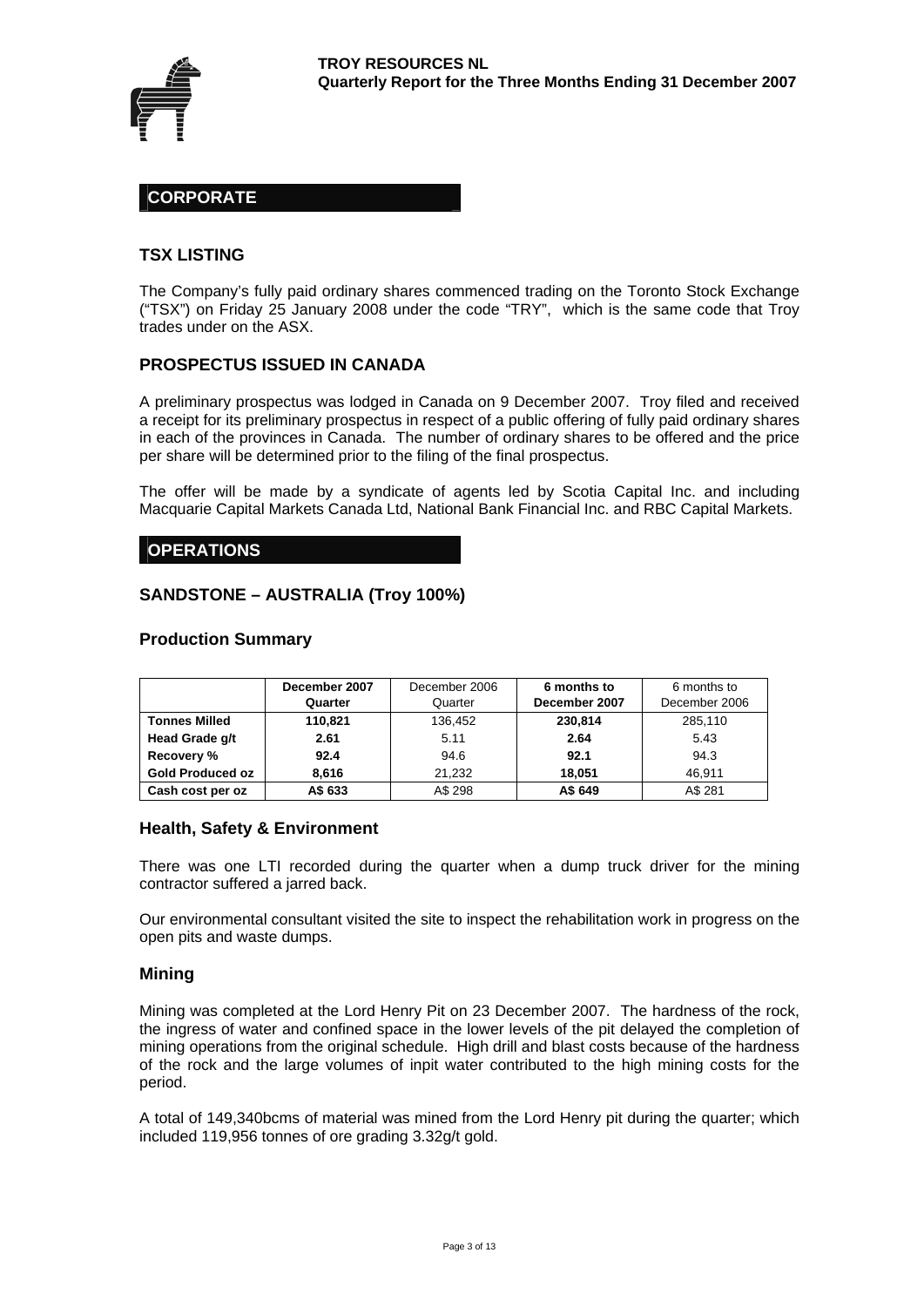

## **Processing**

The Sandstone plant milled 110,821 tonnes of ore at a grade of 2.64g/t gold yielding 8,616 ounces of gold. Mill throughput was restricted due to the increased hardness and abrasive nature of the rock. The current Bond Walk Index is 25.2% higher than the test work indicated.

The hard and abrasive ore led to higher power usage and lower throughput leading to increased unit costs. Due to the lower grades it is expected that unit costs will remain around the same while ore stockpiles are treated

#### **PROJECT DEVELOPMENT**

#### **ANDORINHAS PROJECT – BRAZIL (Troy 100% through Reinarda Mineração Ltda)**

#### **Health, Safety and Environment**

A total of 175,347 man hours were worked on site which recorded one lost time injury of a minor nature involving a hand tool. The Safety Department now has a Safety Engineer, a Safety Technician and two qualified emergency trained Nurses ensuring adequate cover. The First Aid facility includes two equipped ambulances of which one is suitable for underground use. An additional Safety Technician with underground experience is being sourced.

There were no environmental issues or incidents recorded during the quarter. Rehabilitation work both at Lagoa Seca and the Mamão site is progressing with a plant nursery being established at Lagoa Seca. An Agronomist and Biologist/Environmental specialist has been contracted to assist with formulating the best process for rehabilitating the tenements and to assist in picking suitable plants and seeds.

#### **Mine Development**

Development of the Lagoa Seca open pit continued during the quarter with total material movement of 229,913 bcm's mined comprising 6,771t of ore at 13.05 g/t, 10,138t of ore at 6.3 g/t and 65,461t at 2.19 g/t. A total of 185,943 bcm's of waste were removed.

A total of 16,075t of low grade material (2.18 g/t) was transported to the processing plant and used to build the crusher feed pad. This material will also be used for the initial start up and commissioning process.

At the end of the quarter stockpiles totalled 93,175t of material at 3.48 g/t.

#### **Construction**

During the quarter the majority of the plant construction work was completed and commissioning of the crushers started on 16 December and will continue through January. The additional ball mill is expected to be brought on line in March.

#### **Permitting**

The process of obtaining the full mining permit is ongoing and three public hearings were conducted during the quarter. These hearings are mandatory for the issue of the final Environmental permit and in all cases the public showed strong support for the project. The Company expects to receive the first stage full Environmental permit for the license in the March quarter.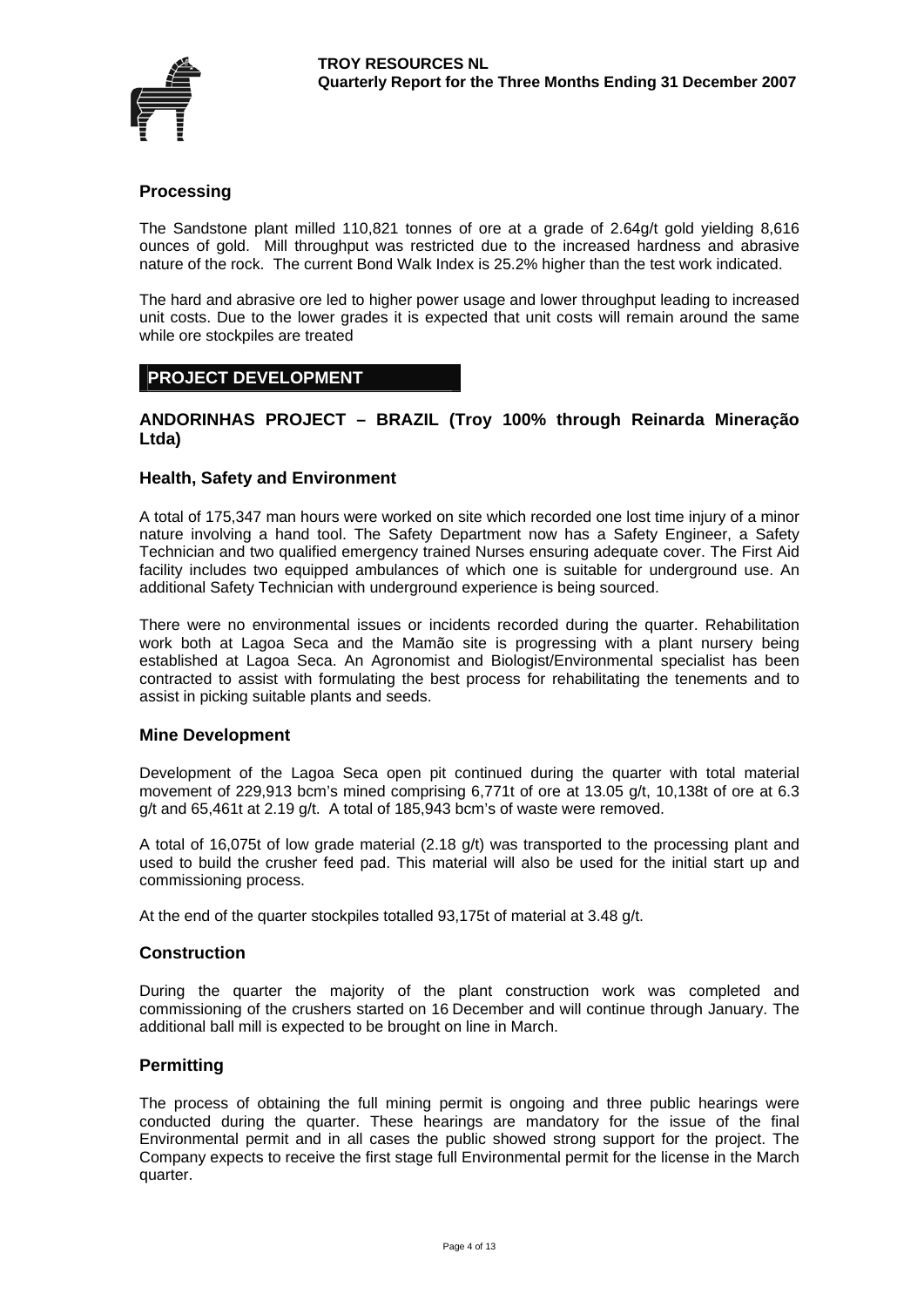

## **Administration**

The administrative accounting and HR personnel were transferred from the Sertão Operation to the Andorinhas project. This department is also being retained in Goias for the moment. The Assay laboratory continues to operate at the closed down Sertão site until the new facilities are ready for use at Andorinhas, with an expected transfer by end of January.

#### **General**

During the quarter the site was visited by representatives from the Environmental Agency, (SECTAM) the Mines Department (DNPM) and the Department of Lands (IBAMA) without any adverse comments.

Relations with the public and the local Government remains very good and the Company is building a good public foundation for the future.

## **EXPLORATION REPORT**

#### **ANDORINHAS PROJECT – BRAZIL**

During the quarter Troy concluded two new exploration joint venture deals to triple the Andorinhas Project area.

In November, Troy signed an exploration Joint Venture Earn-in and Option Agreement with Brazmin Ltda, a subsidiary of TSX Listed Talon Metals Corp, for the exploration and development of the Rio Maria Project (5 tenements totalling 43,379 hectares) that borders the Andorinhas Project. Under the terms of the agreement, RML can earn a 51% interest in the Rio Maria Project by paying Brazmin Ltda a total of US\$150,000 and incurring exploration expenditures of US\$100,000 over the first twelve months. RML can then increase its ownership of the Rio Maria Project to 100% by incurring additional exploration expenditures totalling US\$250,000 over the next 2 years and making an additional US\$200,000 cash payment. A 2% NSR royalty is payable to Brazmin on all production from the Project. One half of the 2% NSR (i.e. 1%) can be purchased by RML for a one time payment of US\$1,000,000.

The Rio Maria Project geology is dominated by the Andorinhas syncline, with clastic metasedimentary rocks overlying dacite, mafic to ultramafic metavolcanic rocks and iron formations of the Andorinhas Group. Exploration on the property from 1995 - 1997 focused on the gold potential of the Andorinhas Group, yielding potentially economic gold values in saprolite trenches. The most significant result from this program includes **2.40g/t gold over 8.80m**. Regional rock, soil and stream sediment sampling outlined a 10km gold anomalous trend (Rufino Gold Trend) located on the southern limb of the Andorinhas syncline.

In December, Troy signed an exploration Joint Venture Earn-in and Option Agreement with Horizonte Minerals plc ("HM") (AIM Listed) for the exploration of the Tangará Project (7 tenements totalling 37,662ha) located about 20km north - northwest of the Andorinhas Project. Under the terms of the agreement, RML can earn a 100% interest in the Tangará Project by paying HM a total of US\$800,000 in option payments and incurring exploration expenditures of US\$2,000,000 over a three year period. If RML exercises the option, it will pay HM US\$2,000,000 cash and pay a Production Royalty of US\$30 per oz of gold up to 500,0000oz of production. Thereafter, a 1% NSR Royalty is payable to HM for any ounces produced between 500,000 and 1,000,000 oz. The NSR royalty increases to 2% on production above 1,000,000 oz.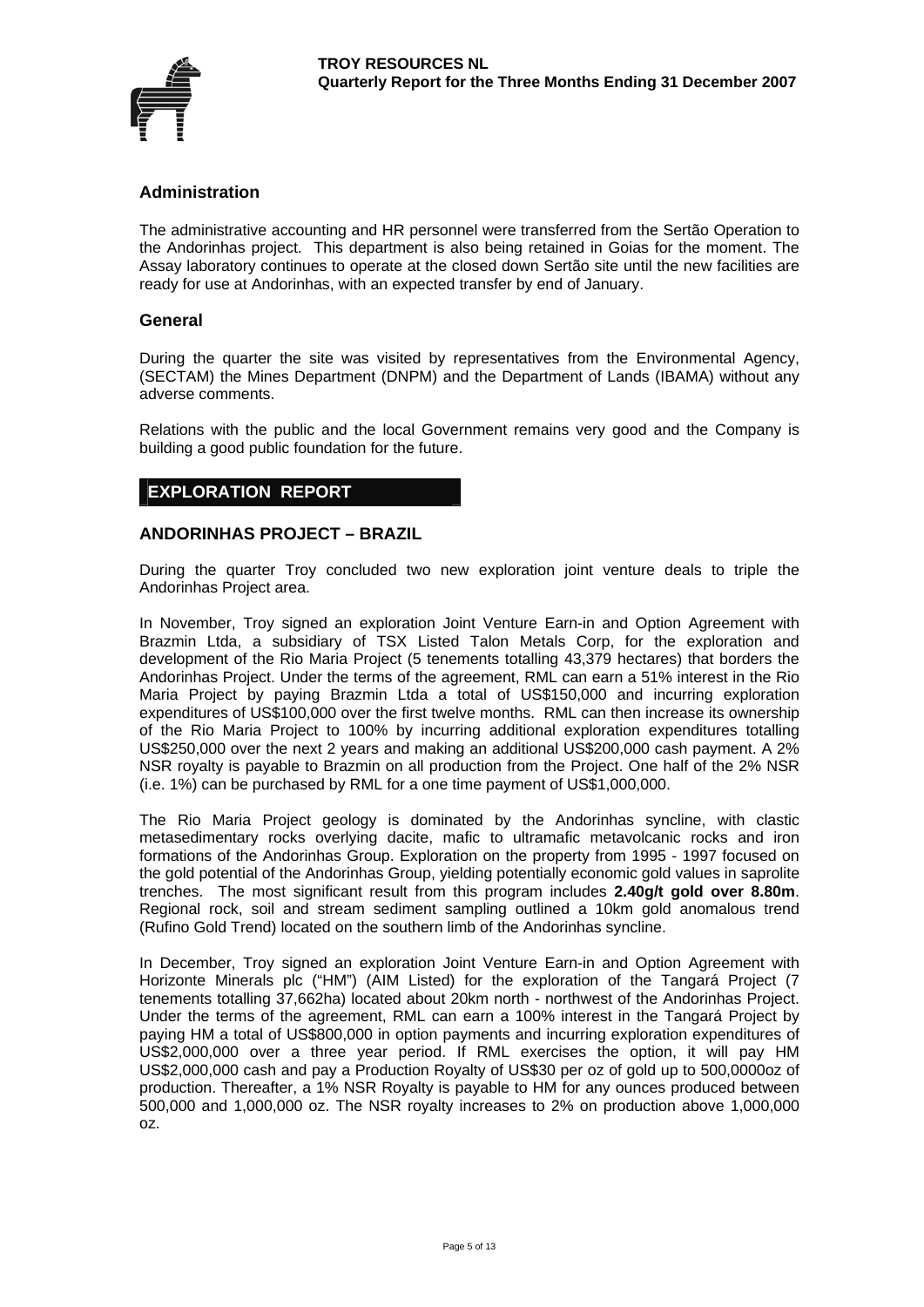

The property geology consists of Archaean aged mafic to ultramafic volcanics of the Rio Maria Greenstone Belt intruded by small late stage felsic intrusives. Mineralisation is related to magmatic hydrothermal fluids associated with the post-tectonic felsic intrusive activity. The mineralisation is found in a variety of forms ranging from quartz veinlets and disseminated sulphides in shear zones, quartz / base metal veins, replacement quartz, sericite sulphide bodies to zones of disseminated sulphides associated with bleaching and silicification.

Horizonte has been active in the area for 2 years and has carried out approximately 3,000m of DC drilling as well as extensive stream, soil, mapping and geophysical programs that have defined 14 high priority targets. These include the **Malvinas Trend**, a 5km zone with multiple sub-parallel structures that are associated with garimpeiro pits/workings and geochemical anomalies. Only 3 of the 14 priority targets have been the focus of preliminary drilling.

At Andorinhas a total of **195 holes (12,940m)** were completed during the reporting period including; 86 Rotary Air Blast (RAB) for 4658m; 89 Reverse Circulation (RC) for 5432m and 20 Diamond Core (DC) for 2850m. The regional airborne magnetics and radiometrics survey was completed just before Christmas. Data processing and interpretation is underway with processed data expected in early February.

**Lagoa Seca West Exploration:** RAB drilling has yielded zones of pyrite with strong albitization and silicification overprinting meta-sediments. Ultramafics occur near the mineralised intersections. An RC/DC drilling program to test a 200m strike length of 800m Lagoa Seca West resource target is underway.

At **Lagoa Seca Deeps**, a limited 8 hole (1,304.70m) DC drilling program targeted the depth extensions of the Lagoa Seca mineralisation below the current modelled pit. Most of assays from target zones yielded only slightly anomalous gold results. The pit mineralisation appears to pinch out at depth or has been off-set. A more detailed structural logging of the core is required to plan further drilling at depth and/or to target any structural offsets.

**Lagoa Seca East:** Previous exploration work east of the Lagoa Seca Pit outlined gold–in–soil (auger) anomaly in 3 holes. Six new RAB holes were drilled to check the strike continuity of the anomalous zone to a depth of 45m. This drilling confirmed with the presence of a shallow altered zone with pyrite. Best assays reported included; **3m @2.16g/t gold from 5m and 2m @1.64g/t gold reported in Hole LSB10**. Follow-up drilling is planned.

**Mamão Area** exploration consisted of RC drilling focussed on the shallow upper portions of the **Mandioca (M2) Lode, Arame Lode and Melechete Lode.** The purpose of this work is to better define the upper extensions of these lodes outside the modelled resource. In October, 6 RC drill holes; (445m) were drilled to better define the upper portion of the M2 Lode (See Table 1). Drilling is ongoing.

**Dona Onça** is a shallow old garimpeiro pit located 300m southwest of the **Melechete Lode.** This mineralisation is associated with the shear zone that controls the **Arame Lode**. Ten drill holes (430m) were completed and intercepted a shear zone with strong silicification, biotitisation, minor carbonatisation, quartz veins and pyrite were also reported. Assays from Dona Onça drilling produced a number of hits within the shallow western portions of the **Melechete Lode** that included; **MAB013; 1m @3.53g/t gold from 24m; MAC041; 1m @20.92g/t gold from 56m; MAC043: 1m @7.24g/t Au from 42m; MAC044 1m @9.0g/t gold from 31m & 1m @11.98g/t gold from 75m; MAR048; 2m @3.64g/t gold from 12m and MAR049; 3m @2.94g/t gold from 5m** (See Table 1).

Twelve RC holes were completed to better define the east portion of old garimpeiro underground workings at **Melechete East**. The best intercepts reported to date at Melechete East are MAC061 yielded **3.0m @ 25.77g/t gold** from 87m. This intersection together with a previous result in MAC054 of **1m @ 77.1g/t gold** from 47m opens up the Melechete ore surface to the east outside the modelled resource (See Table 2).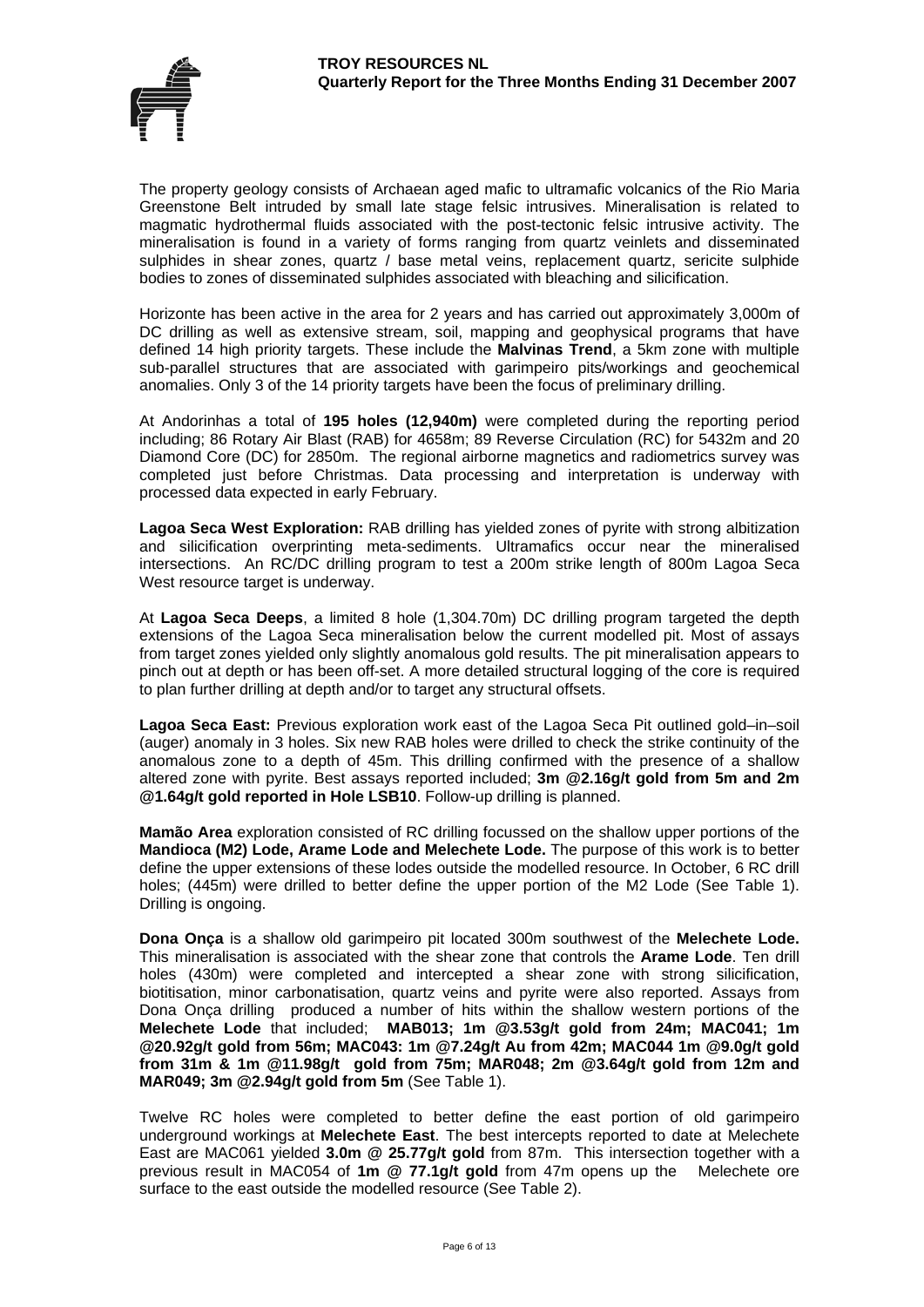

**Mamão – Babaçu Corridor (Luiza, F8 and Xuxa Prospects):** The **Xuxa Prospect** is the second biggest garimpo in the **Babaçu** area. Ten "first pass" RC holes were drilled to test the Xuxa mineralisation at depth. Much of this initial test focussed on the shallow Eastern side of the old workings. Quartz veins were intercepted in the saprolitic zone. The gold assay results received to date have been disappointing with the best value reported being **2m @ 2.60g/t gold from 41m**. Further work will test the Xuxa main pit where earlier drilling by Golden Star identified a 50m zone of anomalous gold.

The **F8 Prospect** is an old garimpo pit located 450m from Mamão, on the Mamão – Babaçu Corridor. Preliminary RAB drilling identified several mineralised zones that require additional drilling. The holes cut metasediments and metabasalts with zones of moderate to weak hydrothermal alteration of silica, biotite, and minor pyrite. The mineralisation intercepted is narrow and the best result was **1m @ 15.33g/t gold from 44m** (See Table 3). Additional assays are pending and this campaign will continue in January 2008.

At **Babaçu** the main focus of drilling effort was the **Luiza Zone.** Earlier RAB drilling produced gold including [5m @4.52g](mailto:5m%20@4.52)/t gold from 62m; 2m @7.17g/t gold from 79m;1m @7.09g/t gold from 71m and 1m @36.78g/t gold from 64m. Follow-up drilling consisting of 6 DC holes and 10 RC holes were drilled and all drill holes intercepted mineralized shear zones (quartz veins with hydrothermal assemblage of chlorite-biotite-carbonate-pyrite). These distinct lodes have been identified as Luiza 1, Luiza 2 and Luiza 3. At Luiza, the mineralisation plunges -30 degrees to northeast, has an average lode width of 1.7m. The ore zone is open to east and at depth. An RC drilling program is planned.

#### **Iron Ore Exploration**

In late November Troy announced that it would start an evaluation and conceptual study to determine the viability of mining colluvial iron ore at Andorinhas in January 2008. Earlier work by the previous property owner Agincourt included a limited program of selected rock "float" sampling over the colluvial iron ore target that identified significant amounts of coarse colluvium ore as boulders assaying up to 69% iron. Agincourt focused on the area adjacent to and along strike from the **Floresta do Araguaia Colluvial Iron Ore Mine (Big Mac Iron Mine)** located northeast of Troy's Andorinhas Project and owned by MFA Sidepar, a Brazilian company.

Exploration, mapping between **Babaçu Prospect** and **Big Mack Iron Mine** was carried out on 200m spaced lines. At least part of Andorinhas Ridge (highest topographic feature) hosts banded iron formation (BIF) layers. Most of this BIF comprises as layers intercalated with quartz and hematite. The mapping confirmed that primary BIF in outcrop is about 50m thick. The BIFs are overlain by the Rio Fresco metasediments. In December trial excavator test pitting program began focused on an easily accessible 700m strike length of the 4km long colluvial iron ore target zone. Nineteen pits were completed with the aim to map the colluvial section and 100kg panel samples were collected for total iron assay. Seventy-five RAB drill holes (547m) were drilled to define the depth of the colluvial section. This preliminary work has confirmed the soil profile that hosts the colluvial iron ore (hematite rich) boulders varies from 3m – 5m in depth. Assays are pending.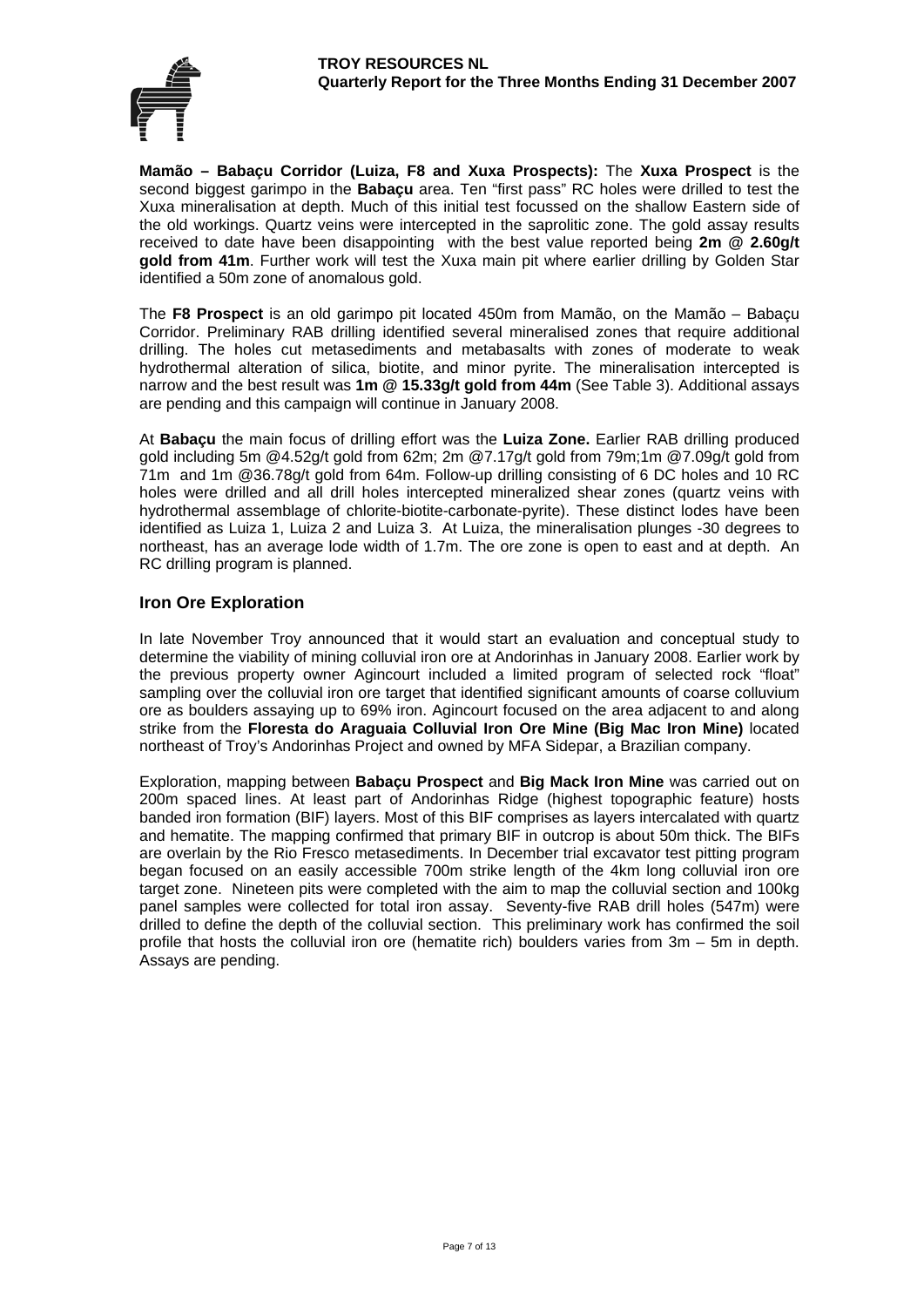

## **EXPLORATION – AUSTRALIA**

#### **Sandstone Project (Troy 100%)**

Troy Resources NL ("Troy") and Western Areas NL ("Western Areas") have signed a letter of Intent with respect to a nickel focused earn-in exploration and development joint venture at Sandstone. Western Areas has the right to earn up to a 51% interest in the nickel rights on Troy's Sandstone Project by sole funding \$4M expenditure on exploration over a four year period with a minimum first year expenditure of A\$500,000. Western Areas can then elect to earn an additional 19% interest by sole funding to completion of a Bankable Feasibility Study and decision to mine. If Western Areas earn a total of 70% and a decision to mine is made Troy can elect to contribute to JV expenditure pro rata to Troy's 30% interest or elect to dilute to a royalty. Troy will retain ownership of the tenements and all rights to gold and other minerals excluding nickel.

The last nickel focused exploration effort at Sandstone was completed by Kennecott Exploration Incorporated between 1969 and 1972. Recent work by the Geological Survey of Western Australia and a study by the Centre for Exploration Targeting at the University of Western Australia funded by Troy has highlighted the prospectivity for nickel in the southern portion of the greenstone belt.

During this quarter a (3089m / 25 hole) RC drill program was completed that targeted the **Indomitable**, **Musketeer North, Hacks**, **Oroya** and **Lord Henry Targets**.

Twelve RC holes were completed at **Indomitable** for a total of 1086m. Significant gold intercepts in residual laterite include **3m @ 1.26g/t gold from 18m (TRC577)** and **5m @0.99 g/t gold from 15m (TRC579)**. Low grade intersections 2m – 5m wide were common in the highly weathered upper saprolite, however a wider zone of **14m @1.72g/t gold from 23m** was intersected in weathered clay and pisolites in **TRC580.**

The best gold intersections at Indomitable were at depth and associated with strongly iron altered gossanous zones, secondary chalcedonic silica and fuchsite including **6m @18.13g/t gold from 77m (TRC576)** and **8m @5.60g/t gold from 107m (TRC578)**. Drill holes in this southern portion of Indomitable Prospect often terminated still within highly oxidised gossanous saprolite (see Table 4).

Thirteen RC holes for 1062m were completed at **Musketeer North**. Fresh rock intersected at the base of several holes consisted of sericite or fuchsite altered mafic rock, extensively quartz veined and containing pyrite and arsenopyrite. This rock is weakly mineralised with gold and the extensive nature of this highly altered zone within the Musketeer Structural Corridor suggests proximity to a major gold deposit within the primary zone. The mineralised zone at Musketeer North is interpreted to be a tabular zone dipping -40 degrees to the west. However the best mineralisation occurs over a limited cross strike extent at about the same elevation within the clay zone on each section suggesting a supergene effect at that depth or concentration within a north south striking alluvial channel (See Table 5).

At **Musketeer South** a 10m to 30m thick layer of transported cover consisting of lateritic gravel and pisolites extends throughout the area. The current RC drill program intersected **12ms @2.02 g/t gold from 15m** within pisolitic laterite in drill hole **TRC624**.

Deeper saprolite and primary mineralisation dips at about -40 degrees west. Alteration within the primary zone consists of broad areas of fuchsite (or massive sericite) and disseminated pyrite and arsenopyrite. Additional RC holes have been planned along the western side of the prospect to follow up intersections of **12m @4.56 g/t gold from 48m in TRC623** and **11m @2.68g/t gold from 50m in historical hole TRC536.** A further five RC holes are planned to test the mineralisation to the south.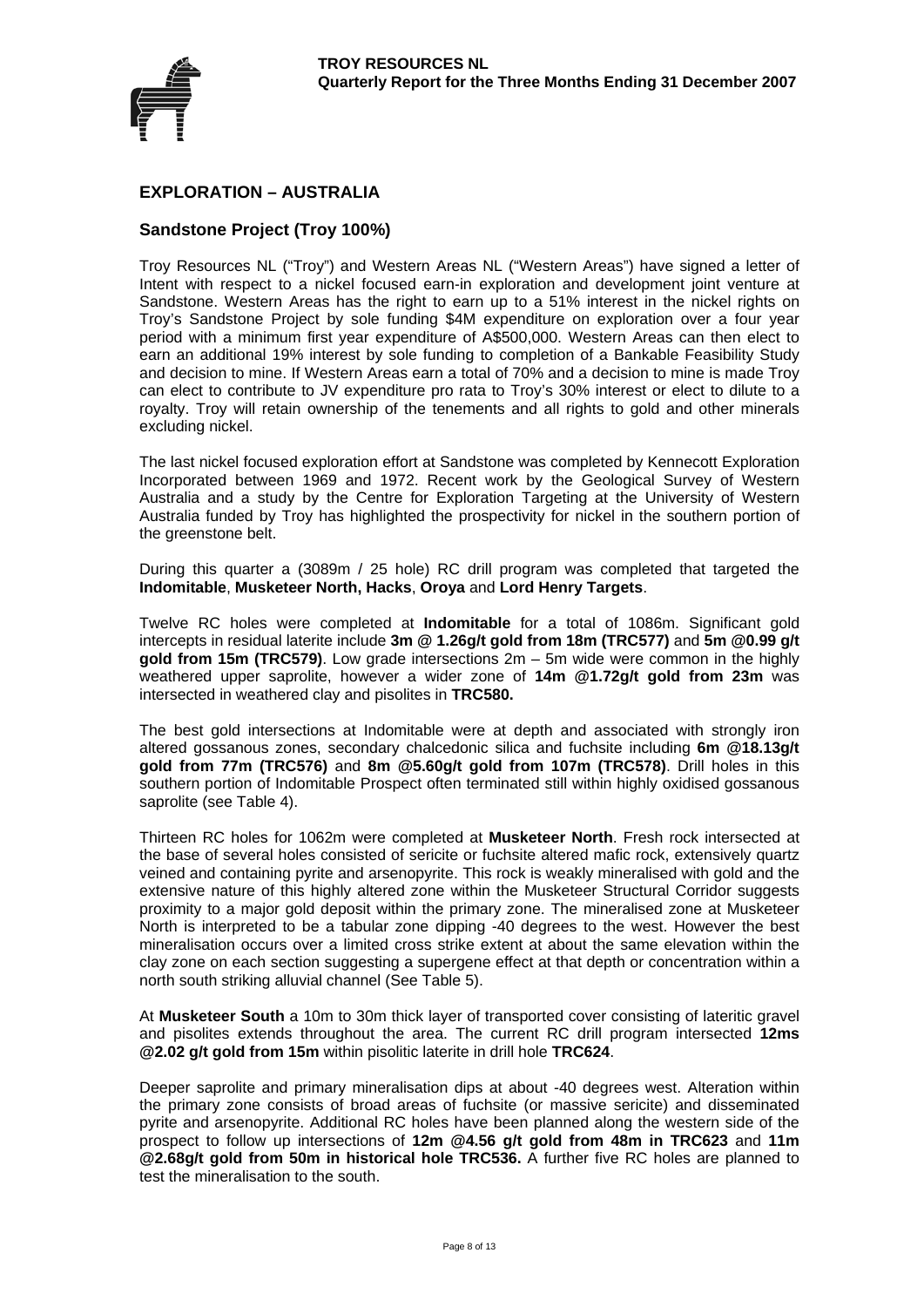

The extensive nature of the gold zone within the **Musketeer-Indomitable Corridor** suggests there is good potential for the discovery of a gold deposit in the area (See Table 6).

At **Phoenix Prospect** the mineralisation intersected is associated with quartz veining within weathered mafic and ultramafic rocks. Grades and widths were slightly lower than anticipated. All RC holes intersected the target zone at or near the anticipated position except for the southernmost drill section. On the southernmost section line drilling failed to intersect any significant mineralisation effectively defining the southern boundary of the zone. As the northern extent of the deposit is restricted by the Nungarra cemetery reserve, the potential tonnage and contained ounces of gold in the Phoenix Prospect is severely restricted (See Table 9).

Four RC holes (838m) were completed at the **Hacks Deposit** targeting the **Hack's Main Lode** and the **Hack's Northern Lode** at depth. All holes intersected the target at or near the anticipated depth however there were no significant gold results. Host rock in all of the holes targeting the Hack's Main Lode consisted of medium to coarse grained dolerite. In TRC630 the quartz lode was about 1m thick with a 2m wide shear zone above in the hanging wall and 1m of hydraulically fractured breccia consisting of quartz and altered metadolerite in the footwall. The zone carried some sulphides and chlorite alteration. In TRC632 the quartz lode was 4m thick with quartz stringers in foliated metadolerite over a 1m interval in the hanging wall. The quartz lode in TRC629 occurred between 273m – 275m within foliated and weakly pyritic metadolerite in the footwall and hangingwall.

RC Hole TRC631 targeted the **Hack's Northern Lode**. The entire hole consisted of metabasalt and intersected the quartz lode between 216m – 217m downhole. The lode consisted of quartz veins with pyrite and fuchsite within a broader alteration halo of quartz and pyrite. In general gold assays were disappointing.

## **Daly River Project – Northern Territory (Troy 100%)**

The aeromagnetic survey of the northern portion of the project area was completed in January 2008.

#### **EXPLORATION – MONGOLIA**

#### **Dornogovi Coal JV Project** (**Troy 100% - Rio Tinto Earning - in**)

Rio Tinto Mongolia (RTM) advised that a short drilling programme has been carried out in order to determine the presence of Lower Cretaceous coal-bearing strata within the Altanshiree basin. The targets were previously identified through satellite interpretation, reconnaissance mapping, and evaluation of previous work, including reviewing regional water exploration logs.

Two vertical holes totalling 406m were completed in November.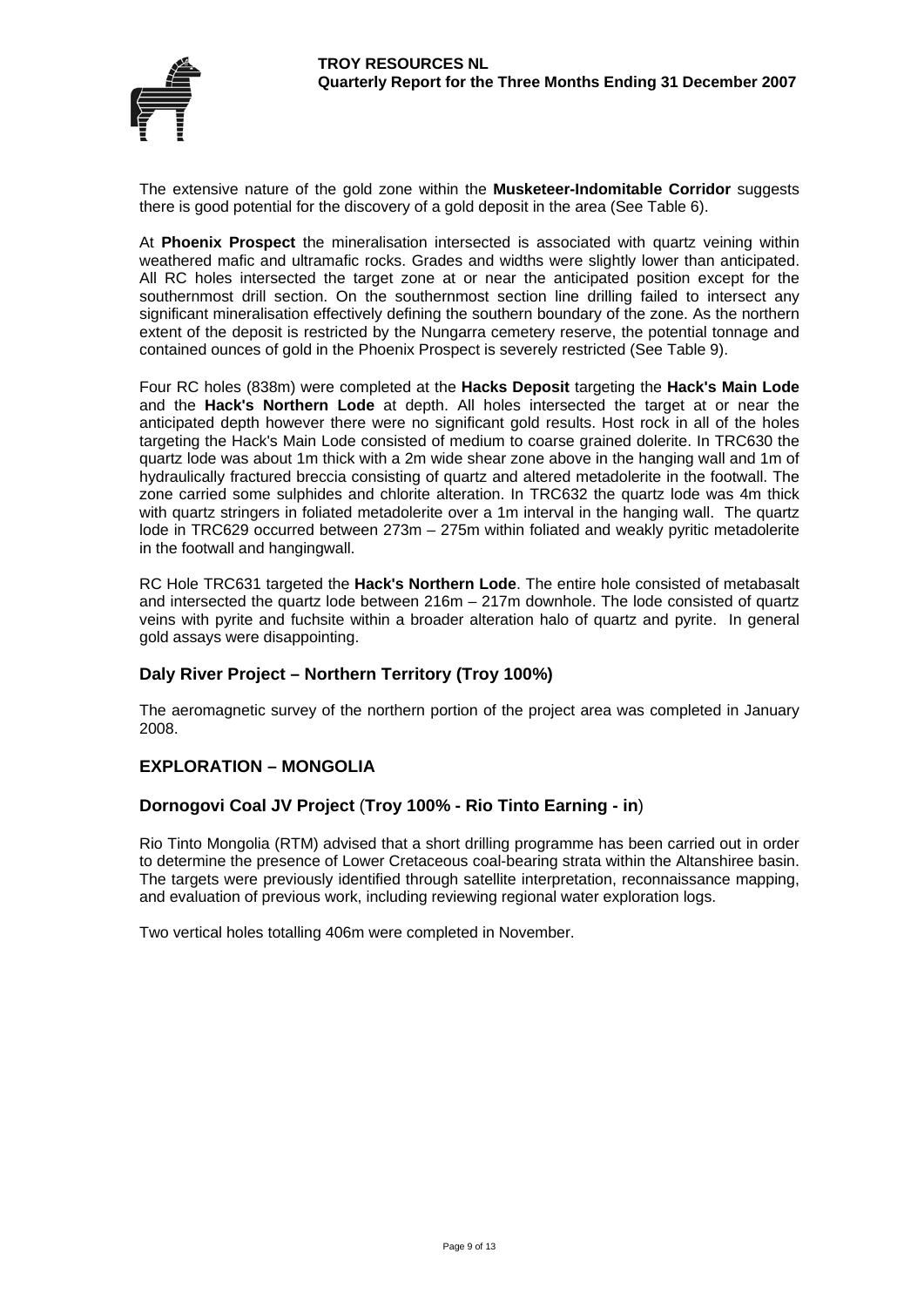

## **Gutain Davaa Gold JV Project (Troy earning 80%)**

A 12 hole (1,482m) Diamond Core (DC) drill program to test the new structural model for the **Toordogiin Shil "TS" Prospect** completed in October 2007. Significant gold assays from this latest round of drilling included: **Hole GDDD-54: 5m @ 7.45g/t (50m - 55m), and 2m @ 10.51g/t (62m - 64m); Hole GDDD-56: 17m@ 3.53g/t (52m-69m) including; 2m @ 11.99g/t (56m - 58m), & 6m @ 10.19g/t (103m - 109m) and Hole GDDD-61: 6m @ 7.93g/t (41m - 47m) including 2m @ 23.22g/t (42m - 44m).** A full table of the drill results was included in the Company's ASX announcement dated 26 November 2007.

The current geological interpretation is a "folded shoot target" consisting of a northeast – southeast trending fold axis that plunges to the northwest. The mineralised quartz veins are hosted within a strongly tectonized and folded, pervasively quartz-sericite-pyrite +/- arsenopyrite altered medium grained, Mesozoic granodiorite and black schist. Visible gold and bonanza gold grades are associated with the strongly sheared margins of the quartz veins.

TMAR has now completed all the earn-in requirements stipulated in the joint venture agreement with U & B Mining and has now earned an 80% interest in the property. The current plan is for field work to recommence in May 2008 with a program of infill soil sampling, detailed ground magnetics, excavator trenching, rock sampling and geological mapping followed by drilling.

## **SITE CLOSURE**

## **SERTÃO MINERAÇÃO LTD ("SML") BRAZIL – (Troy 70%)**

During the December quarter the Sertão operation continued to be wound down with rehabilitation work continuing. Final surveys for environmental reporting purposes were started to finalise the Environmental Rehabilitation Report in early 2008.

At the end of the quarter SML retained three active employees involved with re-habilitation work and monitoring as required. The Company will monitor re-habilitation work for two years including water quality checks and so on. The office facilities in Goias have now been transferred to Andorinhas. All of SML's tenements are being marketed for sale.

## **FINANCIAL REPORT**

#### **CASH POSITION**

As at 31 December 2007, Troy within Australia held \$3.5M in cash, plus equity investments with a market value of \$57.6M and 1,420 ounces of gold awaiting sale which approximates to \$1.3M based on a gold price of A\$928 per ounce. This equates to a total of approximately \$62.4M of liquid assets.

Troy's wholly owned Brazilian and European subsidiaries held cash deposits of A\$4.0M. At quarter end, Sertão Mineraçaõ Ltda ("SML"), Troy's 70% owned Brazilian subsidiary, had the equivalent of \$3.2M in cash (Troy's share).

#### **The Troy group equity share of cash marketable securities and liquid assets is approximately \$69.6 million as at 31 December 2007.**

During the quarter, the Company purchased 73,388 of its own shares under an approved On Market Share Buy-Back at an average price of \$3.00 for a total outlay of \$220,155.

In October, the Company paid a fully franked dividend of 7.5 cents per share to its shareholders which totalled \$4.7 million. In December the Company paid \$6.9 million in taxes.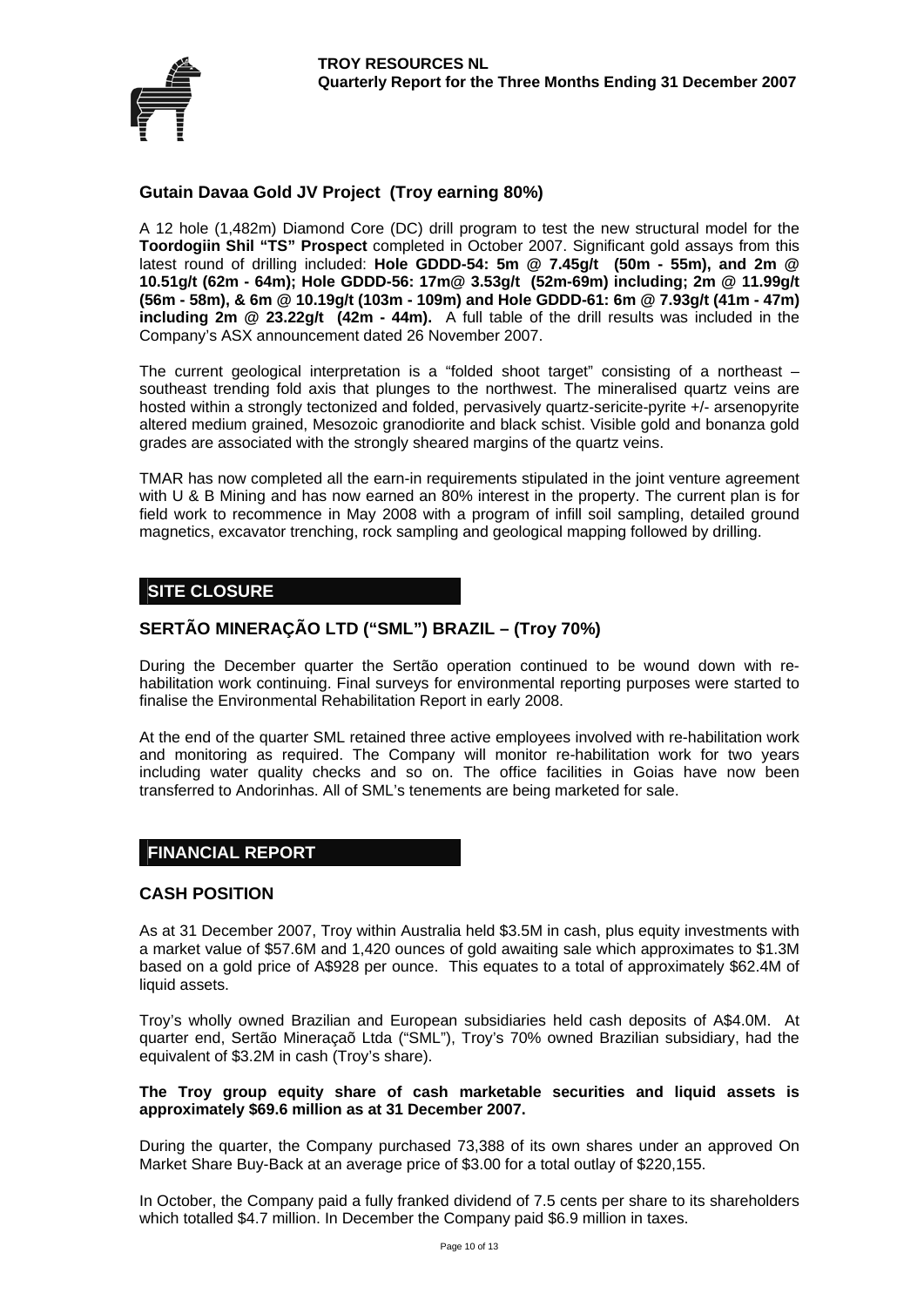

#### **GOLD SALES**

Gold sales from the Sandstone operation for the quarter were 9,668 ounces at an average price of A\$882 per ounce. The average Cash Cost was \$633 per ounce which gives a Cash Margin of \$249 per ounce for the quarter.

#### **HEDGING**

The Company is totally unhedged, and debt free.

#### **EXPLORATION EXPENDITURE**

During the quarter, exploration expenditure incurred was \$1,002,000 in Australia, \$320,000 in Mongolia and \$210,000 in Brazil. Troy's total exploration expenditure for the quarter was therefore \$1,560,000.

Capital and development expenditure in Australia during the quarter was \$0.2 million and \$6.7 million on the Andorinhas Project in Brazil.

## **FURTHER INFORMATION**

Mr Paul Benson Chief Executive Officer Troy Resources NL Perth, Western Australia Tel: (6 18) 9481 1277 Email: troy@troyres.com.au

*Information of a scientific or technical nature in this report was prepared under the supervision of Peter J. Doyle, Vice President Exploration and Business Development of Troy, a "qualified person" under National Instrument 43-101 – "Standards of Disclosure for Mineral Projects", a member of the Australasian Institute of Mining and Metallurgy. Mr. Doyle has sufficient experience, which is relevant to the style of mineralization and type of deposit under consideration,*  and to the activity he is undertaking, to qualify as a "competent person" as defined in the 2004 edition of the *"Australasian Code for Reporting of Exploration Results, Mineral Resources and Ore Reserves". Mr. Doyle has reviewed and approved the information contained in this report. For further information regarding the Andorinhas or Sandstone project, including a description of Troy's quality assurance program, quality control measures, the geology, samples collected and testing procedures in respect of the Andorinhas project and Sandstone project please refer to the technical report entitled "Troy Resources NL: Technical Report on Andorinhas Gold Project, Para State, Brazil" dated November 2007 and the technical report entitled "Troy Resources NL: Sandstone Gold project, Mid West Region Western Australia" dated June 2007, which in each case, is available under the Company's profile at www.sedar.com.* 

*This report contains forward-looking statements. These forward-looking statements reflect management's current beliefs based on information currently available to management and are based on what management believes to be reasonable assumptions. A number of factors could cause actual results, performance, or achievements to differ materially from the results expressed or implied in the forward looking statements. Such factors include, among others, future prices of gold, the actual results of current production, development and/or exploration activities, changes in project parameters as plans continue to be refined, variations in ore grade or recovery rates, plant and/or equipment failure, delays in obtaining governmental approvals or in the commencement of operations.* 

#### **This Quarterly Report is available on Troy's Website: www.try.com.au**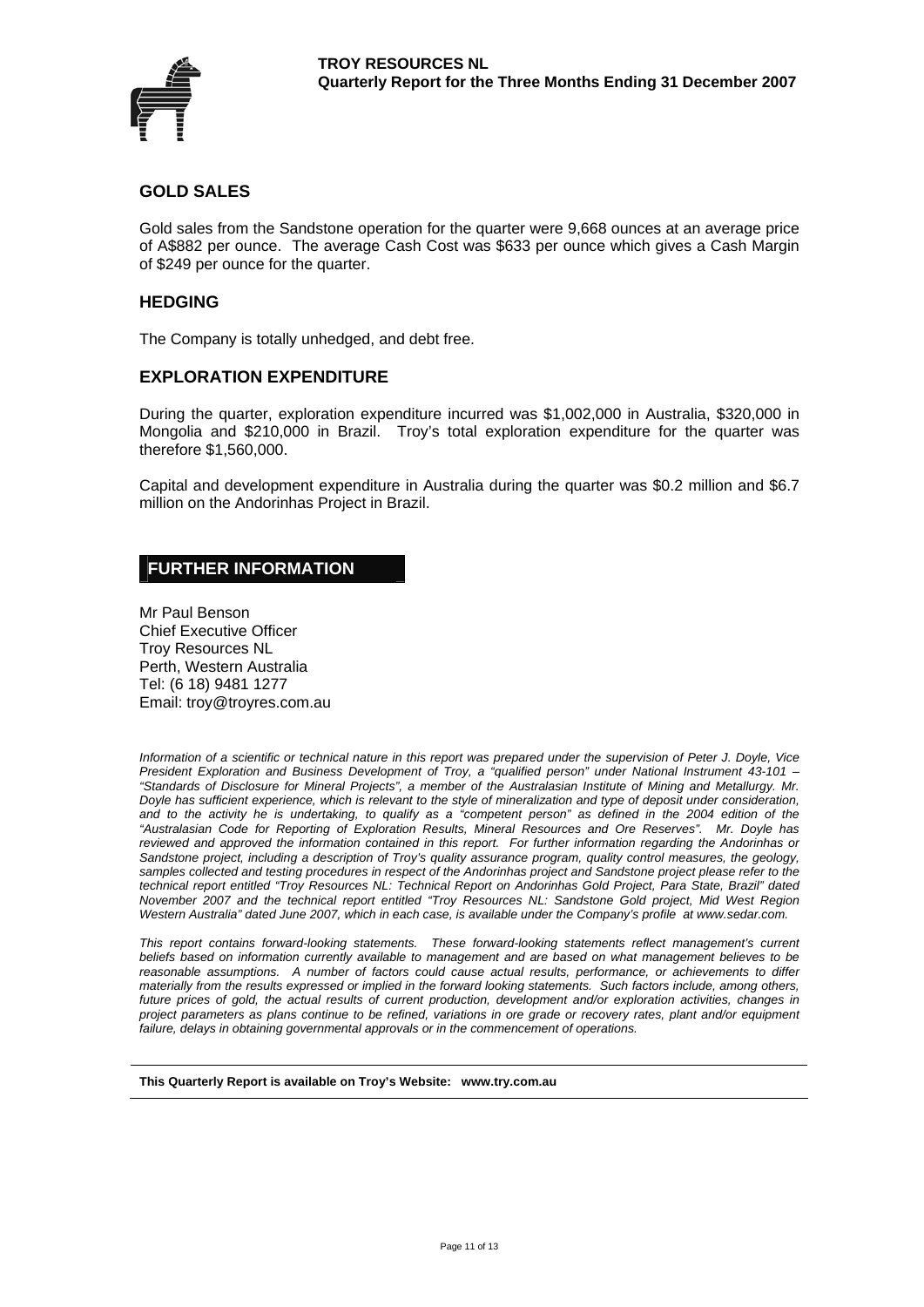

| Table 1: Andorinhas Project                                                                             |                       |                        |                 |                  |                             |                    |           |               |                     |                  |  |
|---------------------------------------------------------------------------------------------------------|-----------------------|------------------------|-----------------|------------------|-----------------------------|--------------------|-----------|---------------|---------------------|------------------|--|
| Mamao Shallow Extensional Reverse Circulation "RC" Drilling<br>Drill Assay Results - Gold Intersections |                       |                        |                 |                  |                             |                    |           |               |                     |                  |  |
| Hole<br>ID                                                                                              | <b>Easting</b><br>(m) | <b>Northing</b><br>(m) | Azimuth°        | Dip <sup>o</sup> | Hole<br><b>Depth</b><br>(m) | <b>From</b><br>(m) | To<br>(m) | Length<br>(m) | Gold<br>(g/t)<br>Au | Lode             |  |
| <b>MAC016</b>                                                                                           | 630560.2              | 9175159.194            | <b>N000°E</b>   | -90              | 75.00                       | 62.00              | 63.00     | 1.00          | 11.04               | <b>Melechete</b> |  |
| <b>MAC025</b>                                                                                           | 630501.932            | 9175141.714            | <b>N000°E</b>   | -90              | 73.00                       | 59.00              | 62.00     | 3.00          | 11.43               | <b>Melechete</b> |  |
| <b>MAC026</b>                                                                                           | 630520.285            | 9175144.195            | <b>N000°E</b>   | -90              | 72.00                       | 56.00              | 59.00     | 3.00          | 4.21                | <b>Melechete</b> |  |
| <b>MAC027</b>                                                                                           | 630560.272            | 9175137.197            | <b>N000°E</b>   | -90              | 64.00                       | 43.00              | 45.00     | 2.00          | 2.22                | <b>Melechete</b> |  |
| <b>MAC029</b>                                                                                           | 630499.315            | 9175120.264            | <b>N000°E</b>   | -90              | 60.00                       | 45.00              | 46.00     | 1.00          | 5.11                | <b>Melechete</b> |  |
| <b>MAC030</b>                                                                                           | 630518.994            | 9175143.446            | <b>N180°E</b>   | -50              | 97.00                       | 49.00              | 51.00     | 2.00          | 2.92                | <b>Melechete</b> |  |
| <b>MAC033</b>                                                                                           | 630561.521            | 9175117.815            | <b>N000°E</b>   | -90              | 35.00                       | 28.00              | 30.00     | 2.00          | 6.95                | <b>Melechete</b> |  |
| <b>MAC040</b>                                                                                           | 630560.847            | 9175081.778            | <b>N000°E</b>   | -90              | 72.00                       | 54.00              | 55.00     | 1.00          | 14.16               | <b>Arame</b>     |  |
| <b>MAB002</b>                                                                                           | 630500.588            | 9175040.091            | <b>N000°E</b>   | -90              | 23.00                       | 3.00               | 7.00      | 4.00          | 3.36                | Arame            |  |
| <b>MAC018</b>                                                                                           | 630656.078            | 9175430.123            | $NOOO^{\circ}E$ | -90              | 75.00                       | 57.00              | 60.00     | 3.00          | 14.25               | M <sub>2</sub>   |  |
| <b>MAC044</b>                                                                                           | 630371.54             | 9175108.24             | $NOOO^{\circ}E$ | -90              | 90.00                       | 31.00              | 32.00     | 1.00          | 9.00                | Dona<br>Onça     |  |
| <b>MAR048</b>                                                                                           | 630349.47             | 9175079.75             | <b>N090°E</b>   | -60              | 85.00                       | 12.00              | 14.00     | 2.00          | 3.64                | Dona<br>Onça     |  |
| <b>MAC049</b>                                                                                           | 630539.48             | 9175377.92             | <b>N000°E</b>   | -90              | 86.00                       | 52.00              | 53.00     | 1.00          | 5.36                | M <sub>2</sub>   |  |
| <b>MAC050</b>                                                                                           | 630539.23             | 9175358.02             | <b>N000°E</b>   | -90              | 59.00                       | 43.00              | 44.00     | 1.00          | 14.50               | M <sub>2</sub>   |  |
| <b>MAB013</b>                                                                                           | 630319.92             | 9175039.99             | <b>N000°E</b>   | -90              | 40.00                       | 24.00              | 25.00     | 1.00          | 3.53                | Dona<br>Onça     |  |
| <b>MAC041</b>                                                                                           | 630319.65             | 9175080.32             | <b>N000°E</b>   | -90              | 70.00                       | 56.00              | 57.00     | 1.00          | 20.92               | Dona<br>Onça     |  |
| <b>MAC043</b>                                                                                           | 630319.93             | 9175060.57             | <b>N000°E</b>   | -90              | 60.00                       | 42.00              | 43.00     | 1.00          | 7.24                | Dona<br>Onça     |  |
| <b>MAC044</b>                                                                                           | 630371.54             | 9175108.24             | $NOOO^{\circ}E$ | -90              | 90.00                       | 75.00              | 76.00     | 1.00          | 11.98               | Dona<br>Onça     |  |

| <b>Table 2: Andorinhas Project</b>                       |                                                 |                        |                      |                  |                   |                    |        |               |                     |  |  |
|----------------------------------------------------------|-------------------------------------------------|------------------------|----------------------|------------------|-------------------|--------------------|--------|---------------|---------------------|--|--|
| Mamão - Melechete East Reverse Circulation "RC" Drilling |                                                 |                        |                      |                  |                   |                    |        |               |                     |  |  |
|                                                          | <b>Drill Assay Results - Gold Intersections</b> |                        |                      |                  |                   |                    |        |               |                     |  |  |
| Hole<br>ID                                               | <b>Easting</b><br>(m)                           | <b>Northing</b><br>(m) | Azimuth <sup>o</sup> | Dip <sup>o</sup> | Hole<br>Depth (m) | <b>From</b><br>(m) | To (m) | Length<br>(m) | Gold<br>(g/t)<br>Au |  |  |
| <b>MAC054</b>                                            | 630736.17                                       | 9175180.34             | $NOOO^{\circ}E$      | -90              | 49.00             | 45.00              | 46.00  | 1.00          | 2.05                |  |  |
| and                                                      |                                                 |                        | ۰                    | -                |                   | 47.00              | 48.00  | 1.00          | 77.08               |  |  |
| <b>MAC059</b>                                            | 630765.27                                       | 9175201.84             | $NOOO^{\circ}E$      | -90              | 90.00             | 74.00              | 75.00  | 1.00          | 1.68                |  |  |
| <b>MAC061</b>                                            | 630764.31                                       | 9175220.97             | $NOOO^{\circ}E$      | -90              | 91.00             | 87.00              | 90.00  | 3.00          | 25.77               |  |  |
| <b>MAC063</b>                                            | 630805.58                                       | 9175181.56             | $NOOO^{\circ}E$      | -90              | 70.00             | 35.00              | 36.00  | 1.00          | 2.08                |  |  |
| <b>MAC064</b>                                            | 630788.01                                       | 9175160.36             | $NOOO^{\circ}E$      | -90              | 60.00             | 32.00              | 33.00  | 1.00          | 1.32                |  |  |
| <b>MAC065</b>                                            | 630638.71                                       | 9175441.38             | $NOOO^{\circ}E$      | -90              | 90.00             | 68.00              | 70.00  | 2.00          | 1.79                |  |  |

| Table 3: Andorinhas Project Mamão - Babacu Corridor<br>F8 Prospect Rotary Air Blast "RAB" Drilling<br><b>Drill Assay Results - Gold Intersections</b>                                                                     |           |                      |                |       |     |       |       |      |       |
|---------------------------------------------------------------------------------------------------------------------------------------------------------------------------------------------------------------------------|-----------|----------------------|----------------|-------|-----|-------|-------|------|-------|
| Gold<br>Hole<br><b>Hole</b><br><b>Northing</b><br>To<br><b>Easting</b><br><b>From</b><br>Length<br>$\mathsf{Dip}^{\circ}$<br>Azimuth <sup>o</sup><br>(g/t)<br>Depth<br>(m)<br>(m)<br>ID<br>(m)<br>(m)<br>(m)<br>Au<br>(m) |           |                      |                |       |     |       |       |      |       |
| <b>MAB037</b>                                                                                                                                                                                                             | 630290.21 | 9174978.01           | <b>N180°E</b>  | 75.00 | -60 | 17.00 | 19.00 | 2.00 | 5.70  |
| and                                                                                                                                                                                                                       |           | ۰                    | $\blacksquare$ |       |     | 33.00 | 34.00 | 1.00 | 2.29  |
| <b>MAB039</b>                                                                                                                                                                                                             |           | 631391.33 9175619.97 | <b>N210°E</b>  | 70.00 | -60 | 44.00 | 45.00 | 1.00 | 15.33 |
| <b>MAB044</b>                                                                                                                                                                                                             | 631424.5  | 9175636.73           | <b>N210°E</b>  | 87.00 | -60 | 25.00 | 27.00 | 2.00 | 2.34  |